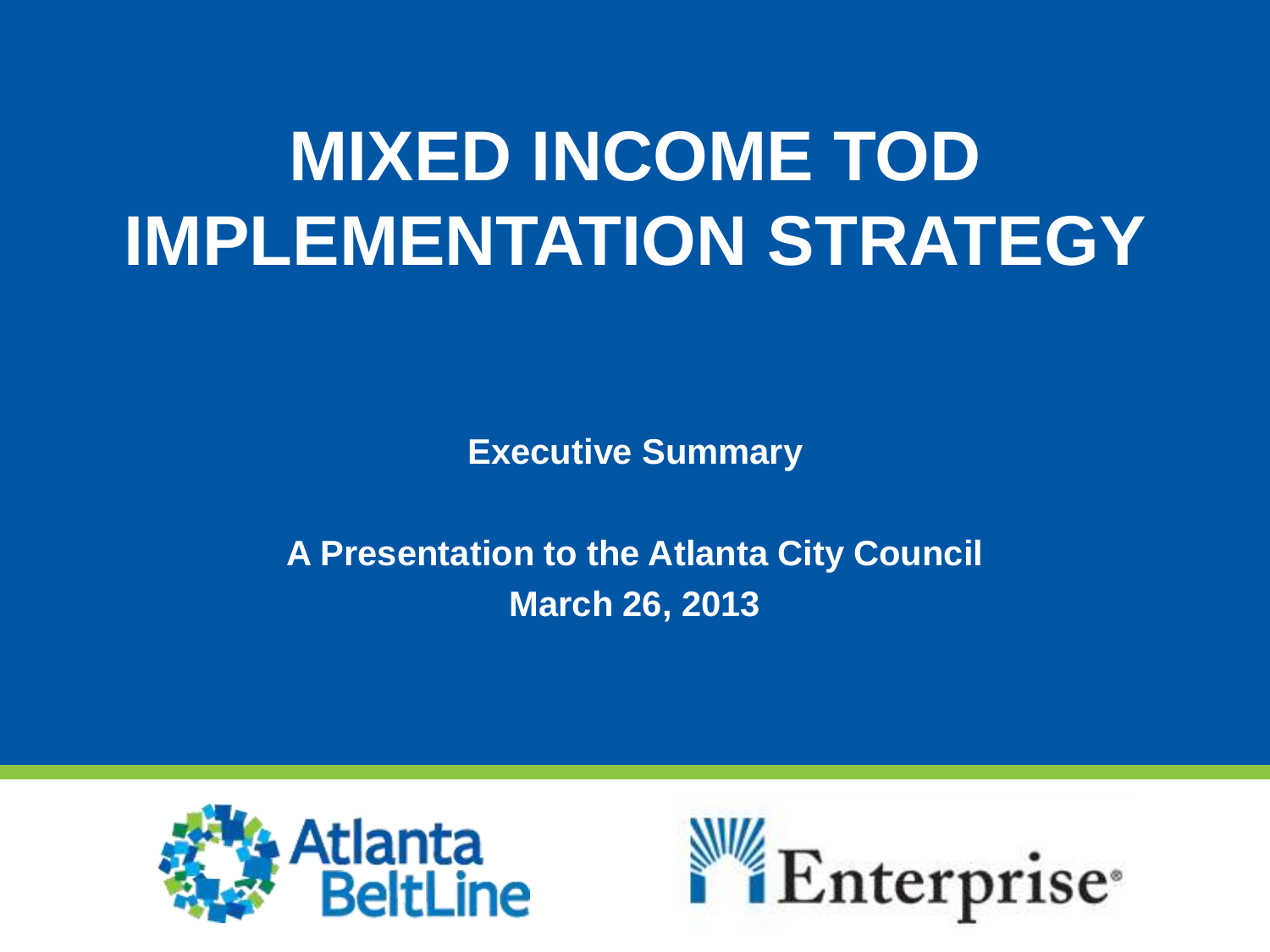#### **INTRODUCTION TO MIXED INCOME TOD IMPLEMENTATION STRATEGY**



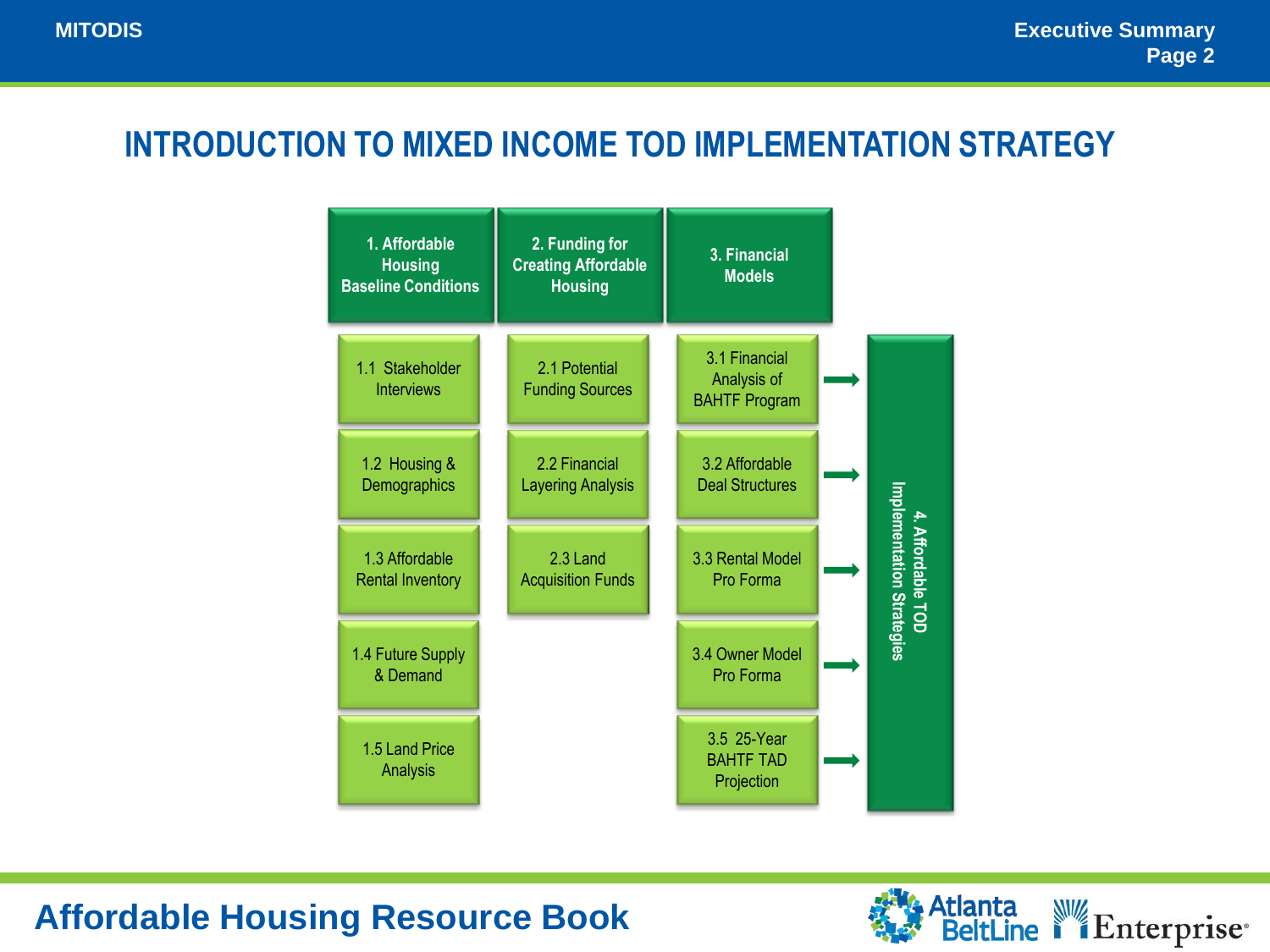#### **WHAT IS AFFORDABLE?**

- Atlanta BeltLine, Inc. and the City of Atlanta have established several targeted income levels for its affordable housing efforts along the Atlanta BeltLine.
- **FIC 10** For rental housing, target households for affordable housing are those whose income ranges from 30% to 60% of Atlanta region's Area Median Income (AMI), or a household income from \$18,450 to \$36,900.
- **FICT** For ownership housing, the income targets are 60% to 100% of AMI, or a household income from \$36,900 to \$61,500.

| <b>CITY OF ATLANTA</b>          |             |          |
|---------------------------------|-------------|----------|
| <b>AFFORDABLE INCOME RANGES</b> |             |          |
| <b>AMI</b>                      | <b>From</b> | To       |
| Below 30%                       | \$0         | \$18,450 |
| 31% to 40%                      | \$18,450    | \$24,600 |
| 41% to 50%                      | \$24,600    | \$30,750 |
| 51% to 60%                      | \$30,750    | \$36,900 |
| 61% to 80%                      | \$36,900    | \$49,200 |
| 81% to 100%                     | \$49,200    | \$61,500 |
| 101% to 115%                    | \$61,500    | \$73,800 |
| 116% and Over                   | $$73,800 +$ |          |

Based on estimated 2011 Atlanta MSA median income

of \$61,500 for a 3-person household

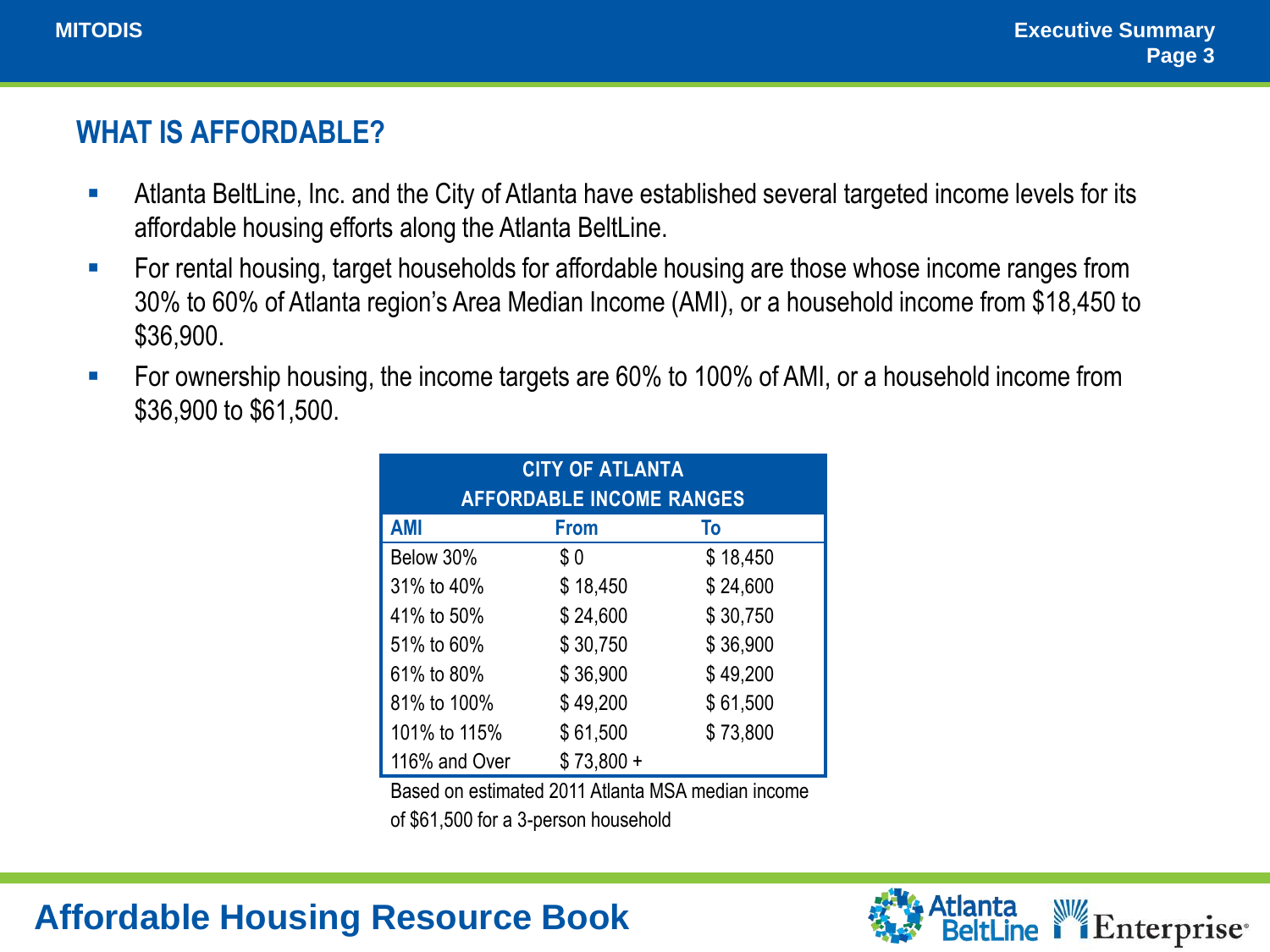"Enterprise"

#### **FINDINGS AND STRATEGIES**

- **All 5,600 Units of the Atlanta BeltLine's original goal are needed both now and in the future**
	- 40% of Atlanta BeltLine households have incomes from 30% to 100% of AMI
	- 42% of Atlanta BeltLine households are cost burdened
	- New market rate construction will only meet a small percentage of affordable demand
	- *Strategy: Revise the BAHTF affordable housing strategy to maximize the affordable units produced with available resources*
- **Dramatic market changes since the Great Recession, including the foreclosure crisis have created new challenges and opportunities for affordable housing**
	- 12,000 vacant units exist around the Atlanta BeltLine—a key opportunity
	- **Rental housing more viable that new owner housing in the near term**
	- More land is available at more modest cost
	- *Strategy: Place additional focus on reoccupying the existing inventory through acquisition rehab and down payment assistance programs.*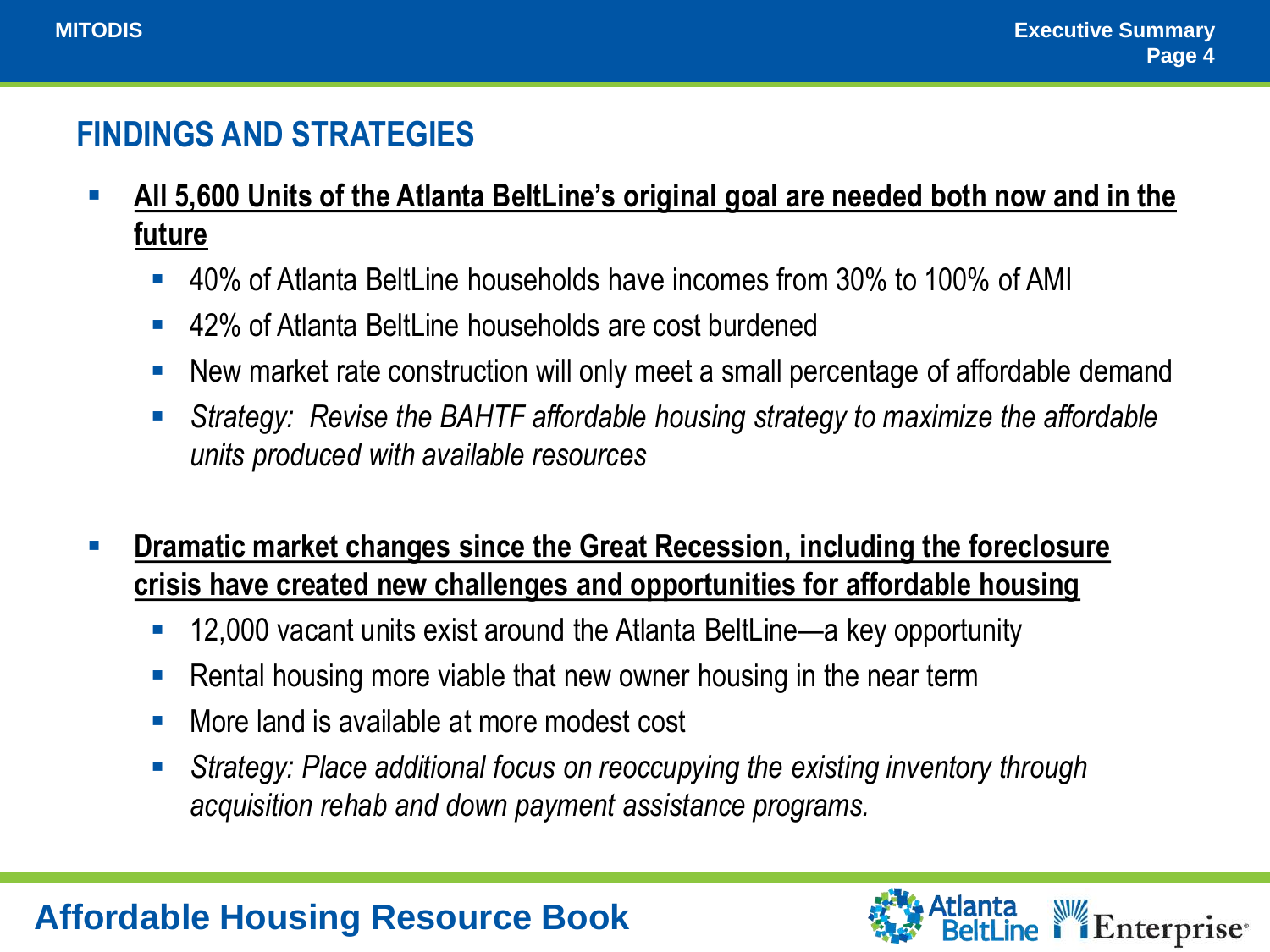i Enterprise<sup>®</sup>

### **FINDINGS AND STRATEGIES CONT.**

- **Over the coming decade almost 5,000 subsidized affordable apartments will see their contracts expire**
	- Many of these units could fall out of the affordable inventory or be lost from inventory
	- This could negate the gains made through BAHTF
	- *Strategy: Identify existing multifamily property and create an action plan and program for preservation*
- **The Atlanta BeltLine TAD will generate substantially less increment and thus, new units for the Trust Fund, than originally anticipated**
	- Due to updated market forecasts, the number of units their value and thus the increment created will be less than originally forecast
	- *Strategy: Be more efficient in per unit subsidies with the Trust Fund through investing in acquisition rehab and down payment assistance and by leveraging other funding sources wherever possible*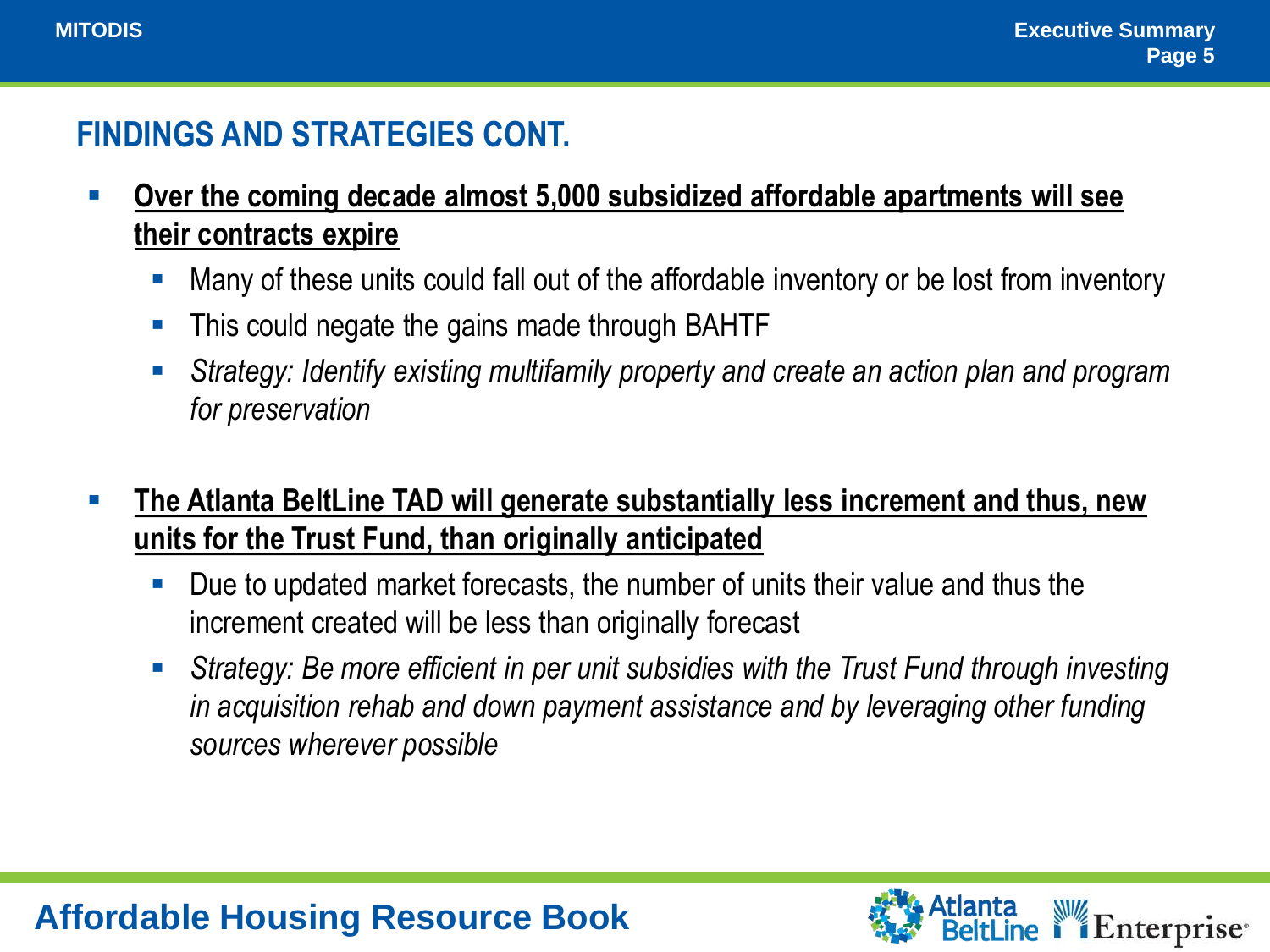Atlants

*i* Enterprise<sup>®</sup>

### **FINDINGS AND STRATEGIES CONT.**

- **There is great variation in housing demographics and market conditions across the Atlanta BeltLine neighborhoods**
	- The existing affordable inventory is concentrated in the southern and western portions of the Atlanta BeltLine. Fewer affordable options exist elsewhere
	- Rents and incomes vary dramatically across the Atlanta BeltLine neighborhoods impacting the viability of financing new housing development and affordability
	- *Strategy: Create a targeted strategy that accommodates unique market conditions in different Atlanta BeltLine neighborhoods and recognizes the additional financial challenges of development of affordable housing in areas where it is scarce*

#### *BAHTF subsides alone are insufficient to create new affordable housing outside lower cost areas.*

- Subsidies of \$40,000 per unit are not sufficient to off-set the impact of affordable units on project financial feasibility except in lower cost land areas
- *Strategy: Leverage BAHTF subsidies with the 4% tax credit and other affordable housing subsidy programs, have BAHTF policies align with other program requirements*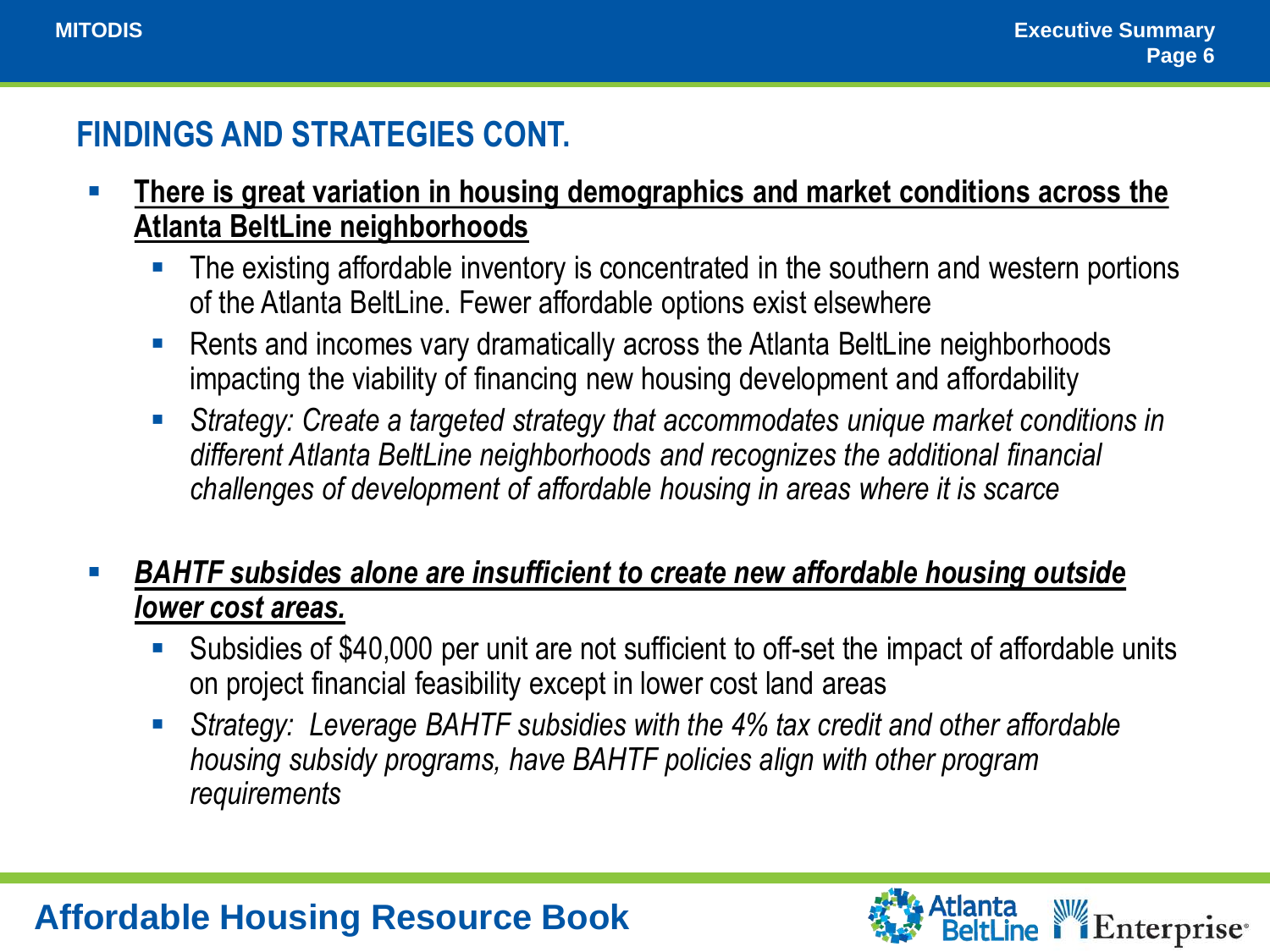#### **FINDINGS AND STRATEGIES CONT.**

- **Mixed income developers can achieve financeable returns by layering subsides**
	- Financeable returns, which are somewhat less than market maximums can be achieved through the layering of BAHTF and other subsidies and will appeal to a significant segment of developers
	- These more modest returns will not let these developers compete for the highest cost sites.
	- *Strategy: Pre-qualify teams of CHDOs, non-profits and for-profit developers with affordable housing expertise, capital and track records who can deliver significant numbers of units.*

#### **GAP financing from BAHTF is an important tool, but alone will not prevent key parcels from developing as all market rate housing**

- This should not be a major concern, as long as the overall mix of housing in the Atlanta BeltLine neighborhoods includes a solid component of well distributed affordable housing
- *Strategy: ABI should control key parcels directly or thorough its partners to insure affordable units are created in key areas. ABI should encourage partners to explore nonfinancial incentives such as zoning bonuses, expedited permitting and technical assistance.*